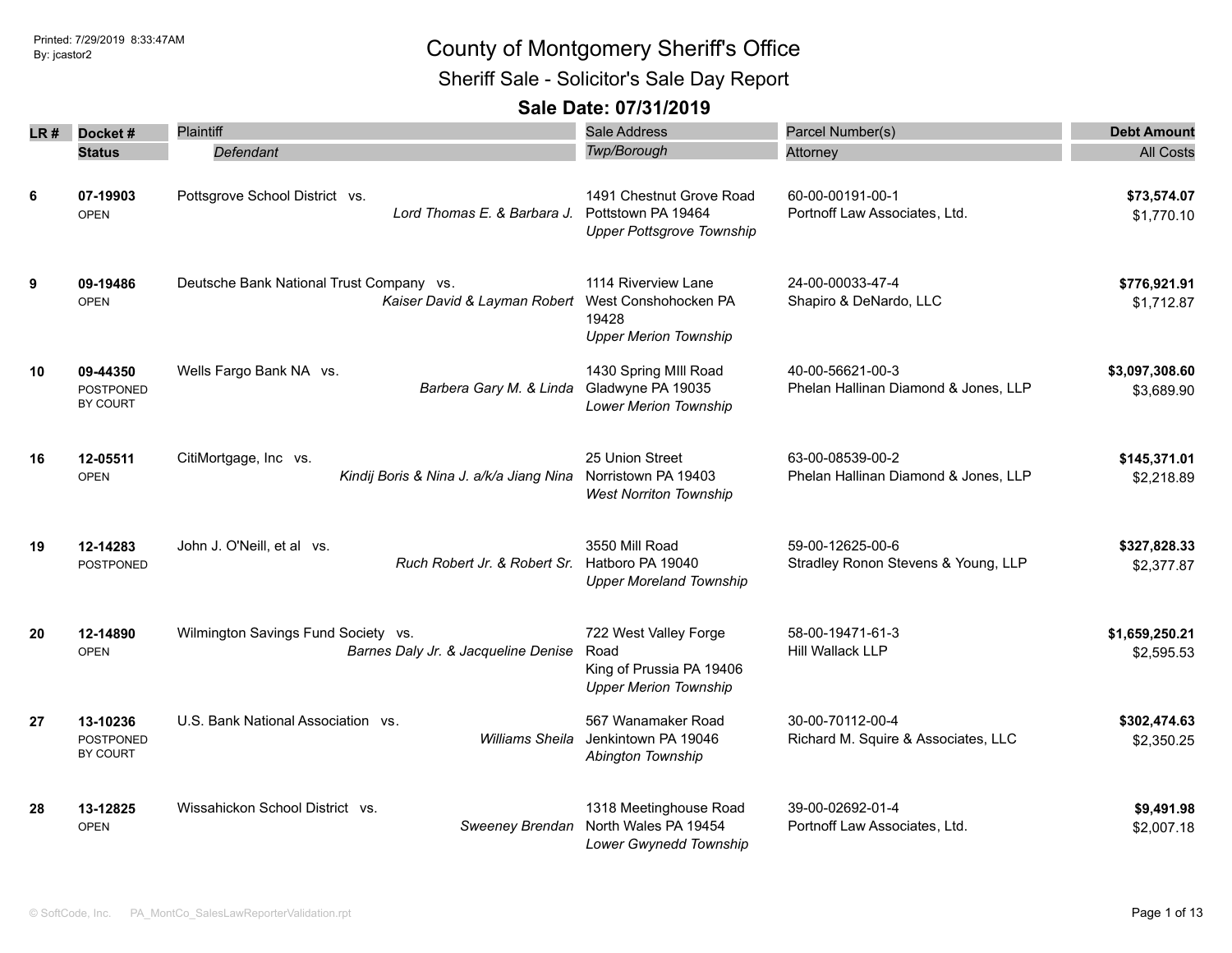Sheriff Sale - Solicitor's Sale Day Report

| LR # | Docket#                                         | Plaintiff                                                                                                                                                                      | <b>Sale Address</b>                                                        | Parcel Number(s)                                         | <b>Debt Amount</b>         |
|------|-------------------------------------------------|--------------------------------------------------------------------------------------------------------------------------------------------------------------------------------|----------------------------------------------------------------------------|----------------------------------------------------------|----------------------------|
|      | <b>Status</b>                                   | Defendant                                                                                                                                                                      | Twp/Borough                                                                | Attorney                                                 | <b>All Costs</b>           |
| 30   | 13-13334<br><b>OPEN</b>                         | Wells Fargo Bank, N.A. vs.<br>Wheeler Matthew J. aka Matthew                                                                                                                   | 2413 Horsham Road<br>Hatboro PA 19040<br><b>Upper Moreland Township</b>    | 59-00-09649-00-3<br>Phelan Hallinan Diamond & Jones, LLP | \$178,626.03<br>\$2,116.69 |
| 33   | 13-25076<br><b>POSTPONED</b>                    | U.S. Bank Trust, N. A. vs.<br>Boileau Thomas E. & Mercedes C.                                                                                                                  | 17 Concord Place<br>Unit 17<br>Hatboro PA 19040<br>Hatboro Borough         | 08-00-00782-16-4<br>Tucker Arensberg, P.C.               | \$186,744.84<br>\$2,261.34 |
| 34   | 13-31113<br><b>OPEN</b>                         | US Bank Trust NA vs.<br>Keer Timothy J. & Clara M. Lower Salford PA 19473                                                                                                      | 921 Haldeman Road<br>Lower Salford Township                                | 50-00-00898-00-6<br>KML Law Group, P.C.                  | \$276,021.98<br>\$1,344.36 |
| 37   | 14-00544<br><b>OPEN</b>                         | US Bank N.A. vs.<br>Chalal Jennifer Myers & Matthew                                                                                                                            | 1437 Sussex Road<br>Wynnewood PA 19096<br><b>Lower Merion Township</b>     | 40-00-60920-00-6<br>Manley Deas Kochalski, LLC           | \$619,875.91<br>\$2.184.01 |
| 43   | 14-10529<br><b>POSTPONED</b><br><b>BY COURT</b> | Wells Fargo Bank, N.A. vs.<br>Elliott Jr. Mark James                                                                                                                           | 405 Marie Road<br>Lower Gwynedd PA 19002<br>Lower Gwynedd Township         | 39-00-02470-00-2<br>Powers Kirn, LLC                     | \$118,468.12<br>\$3,318.65 |
| 50   | 14-24100<br><b>POSTPONED</b><br><b>BY COURT</b> | Capital One, N.A. vs.<br>Speranza Joseph M                                                                                                                                     | 105 Darter Lane<br>North Wales PA 19454<br><b>Montgomery Township</b>      | 46-00-00695-02-4<br>McCarter & English, LLP              | \$442,941.56<br>\$2,055.58 |
| 57   | 15-08398<br>POSTPONED<br>BY COURT               | Franklin Mint Federal Credit Union vs.<br>LaRocca Richard E aka Richard Edward & Roberta Ambler PA 19002<br>A., as Indv & Trustees of The LaRocca Richard Trust Ambler Borough | 350 East Butler Avenue                                                     | 01-00-00883-00-7<br>Pressman & Doyle, LLC                | \$93,249.60<br>\$2,568.09  |
| 62   | 15-13839<br><b>OPEN</b>                         | Pottstown School District vs.<br><b>Foundation For Eldercare</b>                                                                                                               | 1544 Glasgow Street<br>Condo 83<br>Pottstown PA 19464<br>Pottstown Borough | 16-00-19968-54-5<br>Portnoff Law Associates Ltd.         | \$13,322.51<br>\$1,389.67  |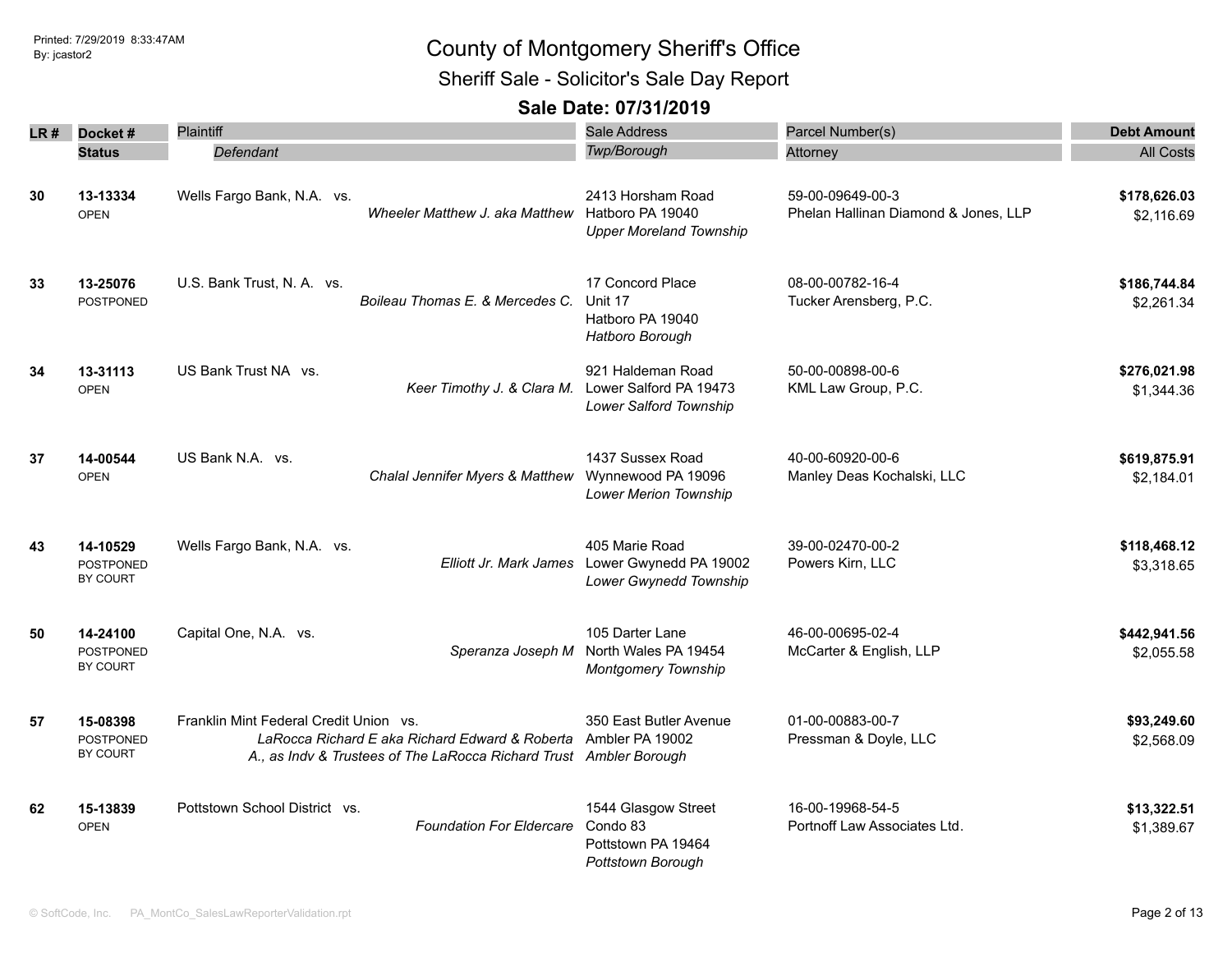Sheriff Sale - Solicitor's Sale Day Report

| LR # | Docket#                                  | <b>Plaintiff</b>                                                                                | Sale Address                                                                          | Parcel Number(s)                                         | <b>Debt Amount</b>         |
|------|------------------------------------------|-------------------------------------------------------------------------------------------------|---------------------------------------------------------------------------------------|----------------------------------------------------------|----------------------------|
|      | <b>Status</b>                            | Defendant                                                                                       | Twp/Borough                                                                           | Attorney                                                 | <b>All Costs</b>           |
| 63   | 15-14097<br><b>POSTPONED</b><br>BY COURT | Ocwen Loan Servicing, LLC vs.<br>Whitley Melissa A.                                             | 808 Forrest Avenue<br>Norristown PA 19401<br>Norristown Borough                       | 13-00-11444-00-9<br>RAS Citron LLC                       | \$110,300.73<br>\$2,006.76 |
| 65   | 15-20205<br><b>OPEN</b>                  | U.S. Bank National Association vs.                                                              | 23 Henley Road<br>Baker Donnamarie Wynnewood PA 19096<br><b>Lower Merion Township</b> | 40-00-24780-00-2<br>Manley Deas Kochalski, LLC           | \$109,287.47<br>\$1,991.74 |
| 72   | 15-25424<br><b>POSTPONED</b>             | Wells Fargo Bank, N.A. sbm to Wachovia Bank, National<br>Association vs.<br>Owens Susan A.      | 263 Hunsberger Lane<br>Harleysville PA 19438<br><b>Lower Salford Township</b>         | 50-00-01159-00-6<br>Phelan Hallinan Diamond & Jones, LLP | \$156,965.02<br>\$1,828.68 |
| 73   | 15-30555<br><b>POSTPONED</b>             | The Bank of New York Mellon vs.<br>Ko Young Hee & Kyung Tae                                     | 12 Arbor Circle<br>Colmar PA 18915<br><b>Hatfield Township</b>                        | 35-00-00074-73-7<br>KML Law Group, P. C.                 | \$365,012.80<br>\$2,116.04 |
| 75   | 15-31408<br><b>POSTPONED</b>             | JP Morgan Chase Bank, N.A. vs.<br>Trznadel Suzanne M., U.S.A & Department of Blue Bell PA 19422 | 1634 Sullivan Drive<br>Treasury Whitpain Township                                     | 66-00-07069-00-2<br>Shapiro & DeNardo, LLC               | \$371,707.04<br>\$2,245.75 |
| 77   | 16-00798<br><b>POSTPONED</b><br>BY COURT | Wells Fargo Bank, N.A. vs.<br>Ackridge, Vernon D.                                               | 8124 Hawthorne Lane<br>Cheltenham PA 19012<br>Cheltenham Township                     | 31-00-13825-00-4<br>Powers Kirn, LLC                     | \$95,559.60<br>\$2,672.30  |
| 79   | 16-01777<br><b>POSTPONED</b><br>BY COURT | LSF9 Master Participation Trust vs.<br>Hetrick, Robert & Leatrice M.                            | 974 North Washington<br>Street<br>Pottstown PA 19464<br>Pottstown Borough             | 16-00-32224-00-7<br>McCabe, Weisberg & Conway, P. C.     | \$149,068.25<br>\$1,832.18 |
| 80   | 16-02320<br><b>OPEN</b>                  | Cascade Funding Mortgage Trust 2017-1 vs.<br>Lipcsey Lynda                                      | 503 3rd Street<br>East Greenville PA 18041<br>East Greenville Borough                 | 06-00-03764-00-1<br>Stern & Eisenberg PC                 | \$217,965.11<br>\$1,684.84 |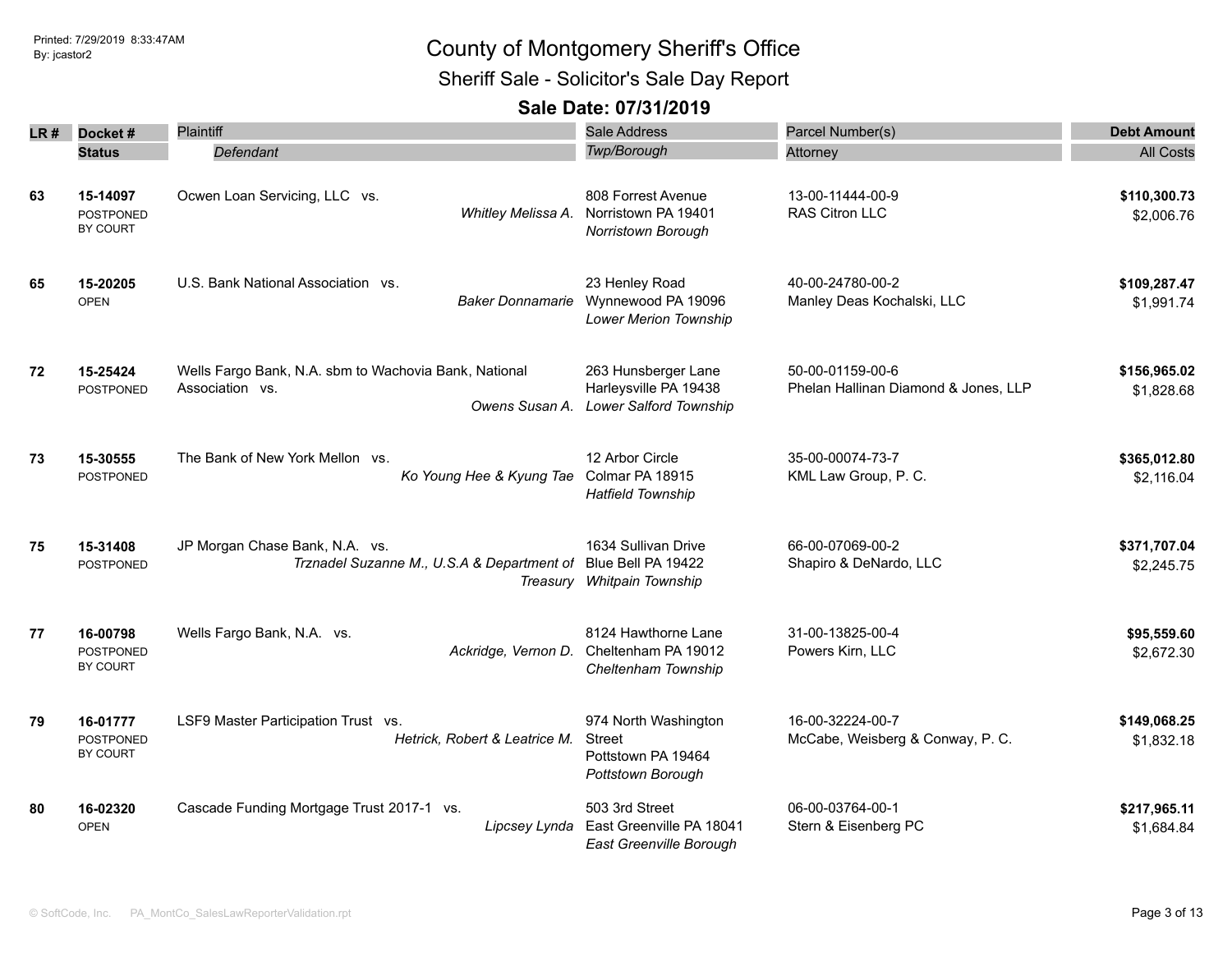Sheriff Sale - Solicitor's Sale Day Report

| LR # | Docket#                      | Plaintiff                                                                                                                                                               | Sale Address                                                                      | Parcel Number(s)                                                                              | <b>Debt Amount</b>         |
|------|------------------------------|-------------------------------------------------------------------------------------------------------------------------------------------------------------------------|-----------------------------------------------------------------------------------|-----------------------------------------------------------------------------------------------|----------------------------|
|      | <b>Status</b>                | Defendant                                                                                                                                                               | Twp/Borough                                                                       | Attorney                                                                                      | <b>All Costs</b>           |
| 84   | 16-06280<br><b>OPEN</b>      | Quicken Loans, Inc. vs.<br>Huber Barbara A.                                                                                                                             | 2539 Jenkintown Road<br><b>Unit 104</b>                                           | 30-00-33973-02-6<br>KML Law Group, P. C.                                                      | \$132,022.38<br>\$1,860.66 |
|      |                              |                                                                                                                                                                         | Glenside PA 19038<br>Abington Township                                            |                                                                                               |                            |
| 88   | 16-07675<br><b>POSTPONED</b> | Wilmington Savings Fund Society, FSB vs.<br>Ariyamitr, Bringkop & Saniya                                                                                                | 1869 Willow Avenue<br>Willow Grove PA 19090<br><b>Upper Dublin Township</b>       | 54-00-17011-00-8<br>Powers Kirn, LLC                                                          | \$57,433.23<br>\$2,239.82  |
| 89   | 16-08519<br><b>OPEN</b>      | Pottstown School District vs.<br><b>Foundation For Eldercare</b>                                                                                                        | 1530 Glasgow Street<br>Condo 77<br>Pottstown PA 19464<br>Pottstown Borough        | 16-00-19968-47-2<br>Portnoff Law Associates Ltd.                                              | \$16,972.64<br>\$1,406.26  |
| 93   | 16-13052<br><b>OPEN</b>      | Republic First Bank d/b/a Republic Bank vs.<br>Watercontrol Services, Inc & Creedon Edward S.                                                                           | 2955 Terwood Road<br>Willow Grove PA 19090<br><b>Upper Moreland Township</b>      | 59-00-17092-00-3<br>McCarter & English LLP                                                    | \$294,121.17<br>\$1,904.95 |
| 95   | 16-14044<br><b>OPEN</b>      | Bank of America, N.A. vs.<br>Alker Patricia H., Alker Groff Amanda aka Groff Norristown PA 19403<br>Malerman aka Newtown Malerman, Knw & Uknw Heirs of Lower Providence | 607 North Trooper Road<br>Patricia H Township                                     | 43-00-15376-00-7<br>McCabe, Weisberg & Company, P.C.                                          | \$342,552.56<br>\$4,066.37 |
| 96   | 16-14915<br><b>OPEN</b>      | Bank of New York as Trustee vs.<br>Holland Kelli E. & Herbst, IV Ralph L.                                                                                               | 625 Cowpath Road<br>Telford PA 18969<br>Franconia Township                        | 34-00-01093-00-7, 34-00-01092-90-8,<br>34-00-01092-80-9<br>Mattleman, Weinroth & Miller, P.C. | \$470,550.18<br>\$2,835.75 |
| 100  | 16-19186<br><b>OPEN</b>      | Wells Fargo Bank, N.A. vs.<br>Bailey Brian M., Craig H., Jr., Thomas C. & Unknown<br>Heirs of Bailey Cynthia Dec'd                                                      | 1727 Rosewood Court<br>Unit 86<br>Pottstown PA 19464<br>Lower Pottsgrove Township | 42-00-04125-26-1<br>Manley Deas Kochalski, LLC                                                | \$125,000.65<br>\$2,302.24 |
| 103  | 16-20535<br><b>OPEN</b>      | The Bank of NY Mellon vs.<br>Capasso Flora H.                                                                                                                           | 3013 Grace Lane<br>Pennsburg PA 18073<br><b>Upper Hanover Township</b>            | 57-00-01160-57-2<br>Powers Kirn, LLC                                                          | \$210,141.93<br>\$1,878.84 |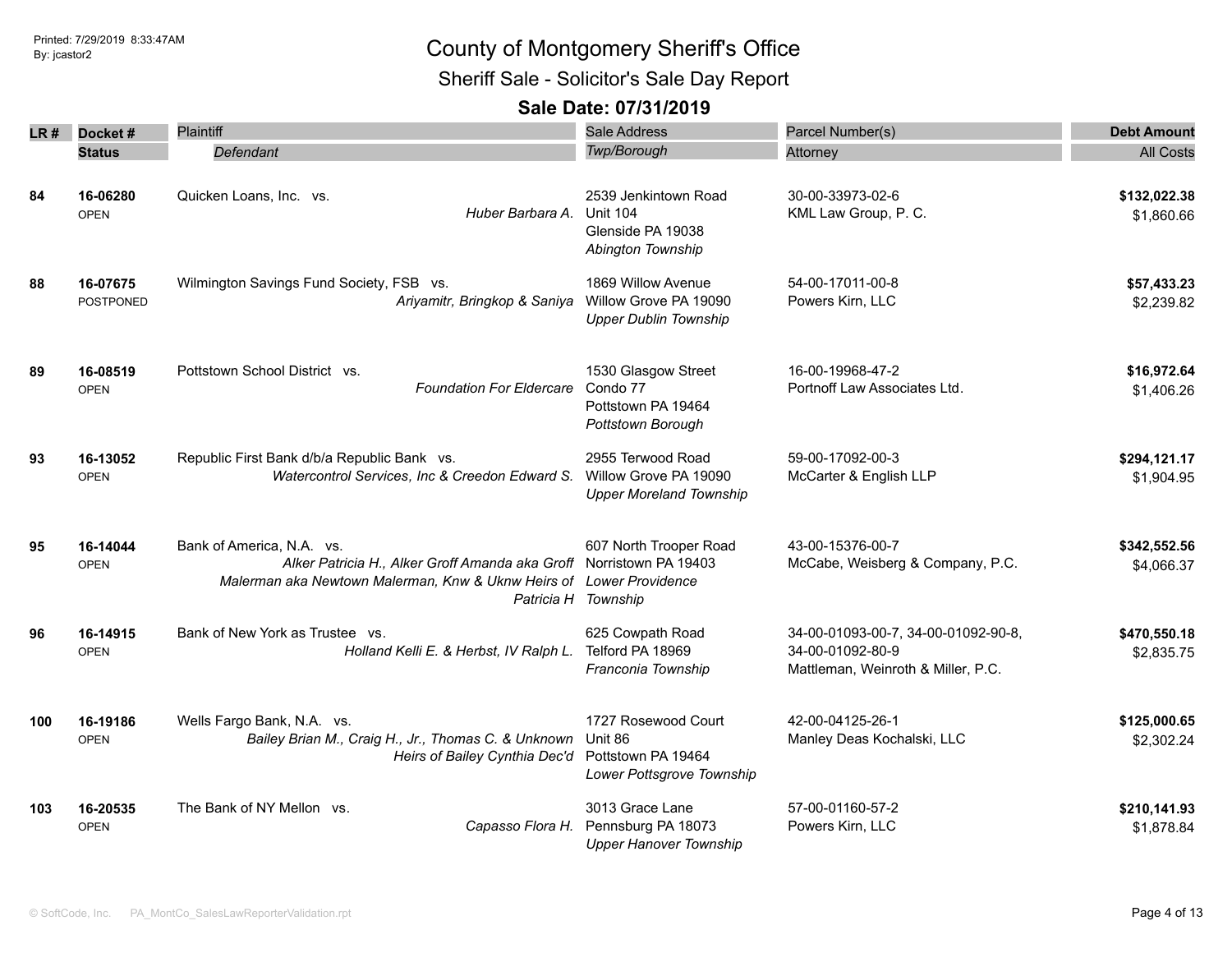Sheriff Sale - Solicitor's Sale Day Report

|      |                                            | Plaintiff                                                                                           | Sale Address                                                                                            | Parcel Number(s)                                           | <b>Debt Amount</b>           |
|------|--------------------------------------------|-----------------------------------------------------------------------------------------------------|---------------------------------------------------------------------------------------------------------|------------------------------------------------------------|------------------------------|
| LR # | Docket#                                    |                                                                                                     | Twp/Borough                                                                                             |                                                            |                              |
|      | <b>Status</b>                              | Defendant                                                                                           |                                                                                                         | Attorney                                                   | <b>All Costs</b>             |
| 104  | 16-20557<br><b>OPEN</b>                    | Upper Perkiomen School District vs.<br>Gravel Realty, L.P.                                          | 53 Gravel Pike<br>Red Hill PA<br><b>Upper Hanover Township</b>                                          | 57-00-01498-00-2<br>Portnoff Law Associates, Ltd.          | \$36,218.43<br>\$1,482.84    |
| 110  | 16-24254<br><b>BANKRUPTCY</b><br>POSTPONED | Specialized Loan Servicing, LLC vs.<br>Ariyamitr Bringkop & Saniva AKA Saniya Willow Grove PA 19090 | 1869 Willow Avenue<br><b>Upper Dublin Township</b>                                                      | 54-00-17011-00-8<br>KML Law Group, P. C.                   | \$142,554.09<br>\$2,015.51   |
| 112  | 16-26702<br><b>POSTPONED</b>               | Carrington Mortgage Services, LLC vs.<br>Mercado Marcos & Amarillis                                 | 214 Paper Mill Road<br>Oreland PA 19075<br>Springfield Township                                         | 52-00-13312-00-1<br>Shapiro & DeNardo, LLC                 | \$337,858.43<br>\$1,790.45   |
| 114  | 16-27137<br><b>OPEN</b>                    | U.S. Bank National Association vs.<br>Kane James A.                                                 | 805 Beacon Court<br>Lansdale PA 19446<br>Montgomery Township                                            | 46-00-00007-10-9<br>Powers Kirn LLC                        | \$256,237.87<br>\$1,867.80   |
| 115  | 16-28035<br>POSTPONED<br>BY COURT          | Elizon Master Participation Trust 1 vs.<br><b>Bickings, Michael</b>                                 | 440 Manor Road<br>Hatboro PA 19040<br><b>Upper Moreland Township</b>                                    | 59-00-12058-00-6<br>Powers Kirn LLC                        | \$275,182.47<br>\$2,736.58   |
| 119  | 16-30014<br><b>POSTPONED</b>               | Wilmington Savings Fund Society, FSB vs.<br>JABMD II, LLC                                           | 1000 Valley Forge Circle<br><b>Unit 711</b><br>King of Prussia PA 19406<br><b>Upper Merion Township</b> | 58-00-19301-25-2<br>Reed Smith, LLP                        | \$6,976,119.53<br>\$2,590.19 |
| 124  | 17-04187<br><b>POSTPONED</b><br>BY COURT   | Bank of America, N.A. vs.<br>Price Geraldine M                                                      | 1468 Doris Road<br>Abington PA 19001<br>Abington Township                                               | 30-00-13228-00-8<br>Powers Kirn LLC                        | \$175,666.48<br>\$2,444.88   |
| 127  | 17-06694<br><b>OPEN</b>                    | Commercial Loan Investment V, LLC vs.<br>Gro Brian D., Judith M. & USA                              | 223 Porter Road<br>Pottstown PA 19464<br>Lower Pottsgrove Township                                      | 42-00-03664-00-2<br>James Smith Dietterick & Connelly, LLP | \$479,399.87<br>\$2,479.76   |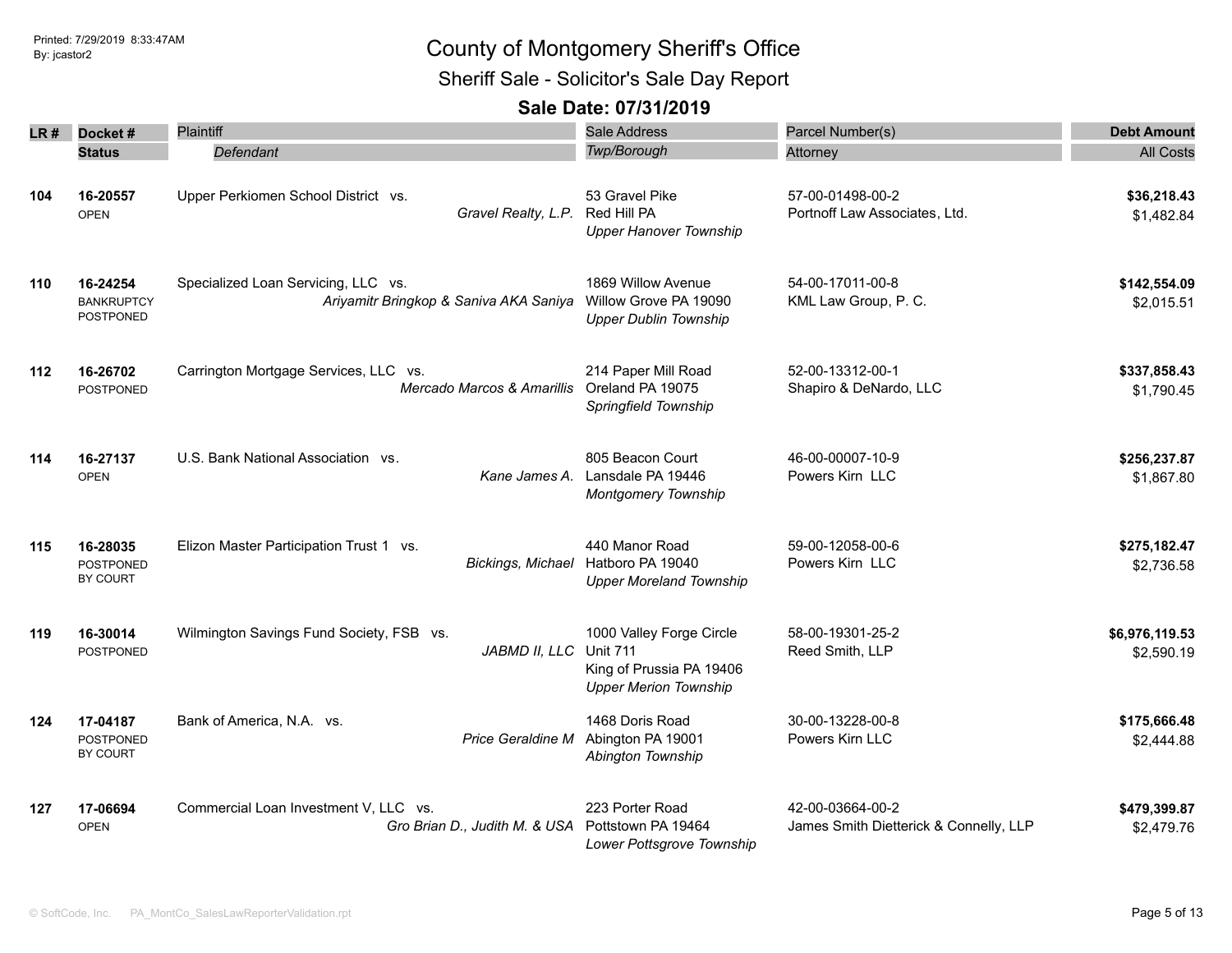Sheriff Sale - Solicitor's Sale Day Report

| LR # | Docket#                                         | Plaintiff                                                                                                    | <b>Sale Address</b>                                                                    | Parcel Number(s)                                         | <b>Debt Amount</b>         |
|------|-------------------------------------------------|--------------------------------------------------------------------------------------------------------------|----------------------------------------------------------------------------------------|----------------------------------------------------------|----------------------------|
|      | <b>Status</b>                                   | Defendant                                                                                                    | Twp/Borough                                                                            | Attorney                                                 | <b>All Costs</b>           |
| 130  | 17-09149<br>POSTPONED                           | Branch Banking and Trust Company vs.<br>Rath Gerald E. & Christine A a/k/a Christine M Conshohocken PA 19428 | 120 West 8th Avenue<br>Amento Conshohocken Borough                                     | 05-00-00612-00-4<br>Phelan Hallinan Diamond & Jones, LLP | \$67,406.97<br>\$2,153.08  |
| 135  | 17-09613<br><b>POSTPONED</b>                    | Reverse Mortgage Solutions, Inc. vs.<br>Thomas, Hazel Heir of Romona Jones                                   | 2870 Morris Road<br>Lansdale PA 19446<br><b>Worcester Township</b>                     | 67-00-02486-00-3<br>KML Law Group, P. C.                 | \$268,401.69<br>\$2,997.71 |
| 140  | 17-15089<br>POSTPONED                           | School District of Cheltenham Township vs.<br>Jones Jazmin K.                                                | 1646 Hillcrest Road<br>Cheltenham PA 19012<br>Cheltenham Township                      | 31-00-14752-00-4<br>Portnoff Law Associates Ltd.         | \$9,764.48<br>\$2,779.55   |
| 145  | 17-19902<br><b>POSTPONED</b><br>BY COURT        | Wilimgton Savings Fund Society, FSB, vs.<br>Richardson Anthony L & USA                                       | 765 Limekiln Pike<br>Unit 19<br>Glenside PA 19038<br>Cheltenham Township               | 31-00-01737-36-5<br>Stern & Eisenberg, P.C.              | \$65,426.21<br>\$1,655.64  |
| 147  | 17-20155<br><b>OPEN</b>                         | U.S. Bank N.A. vs.<br>Paris Jr. Roger, Nyesha & USA                                                          | 7732 Morgan Lane<br>Glenside PA 19038<br>Cheltenham Township                           | 31-00-19627-00-7<br>Shapiro & DeNardo, LLC               | \$813,438.35<br>\$2,302.80 |
| 155  | 17-26205<br><b>POSTPONED</b><br><b>BY COURT</b> | LSF10 Master Participation Trust vs.<br>Scarborough Claude C aka Claude C, Jr & Rhonda F                     | 1000 W. Church Road<br>aka 1000 Church Road<br>Wyncote PA 19095<br>Cheltenham Township | 31-00-06820-00-7<br>Richard M. Squire & Associates, LLC  | \$440,637.18<br>\$2,360.92 |
| 162  | 17-26876<br><b>POSTPONED</b><br>BY COURT        | MTGLQ Investors, LP vs.<br>Kollar Lori P., Perkosky II Emilian I AKA Emilian J. & Pottstown PA 19464         | 412 Linden Street<br>Jeanne M. West Pottsgrove Township                                | 64-00-03518-30-6<br>KML Law Group, P. C.                 | \$306,669.96<br>\$2,329.35 |
| 173  | 18-02362<br><b>POSTPONED</b>                    | HSBC Bank USA vs.<br>Hassan Mary D. & Said AKA Said R.                                                       | 946 Van Sant Lane<br>Ambler PA 19002<br><b>Upper Dublin Township</b>                   | 54-00-16358-94-9<br>RAS Citron LLC                       | \$599,919.46<br>\$2,831.00 |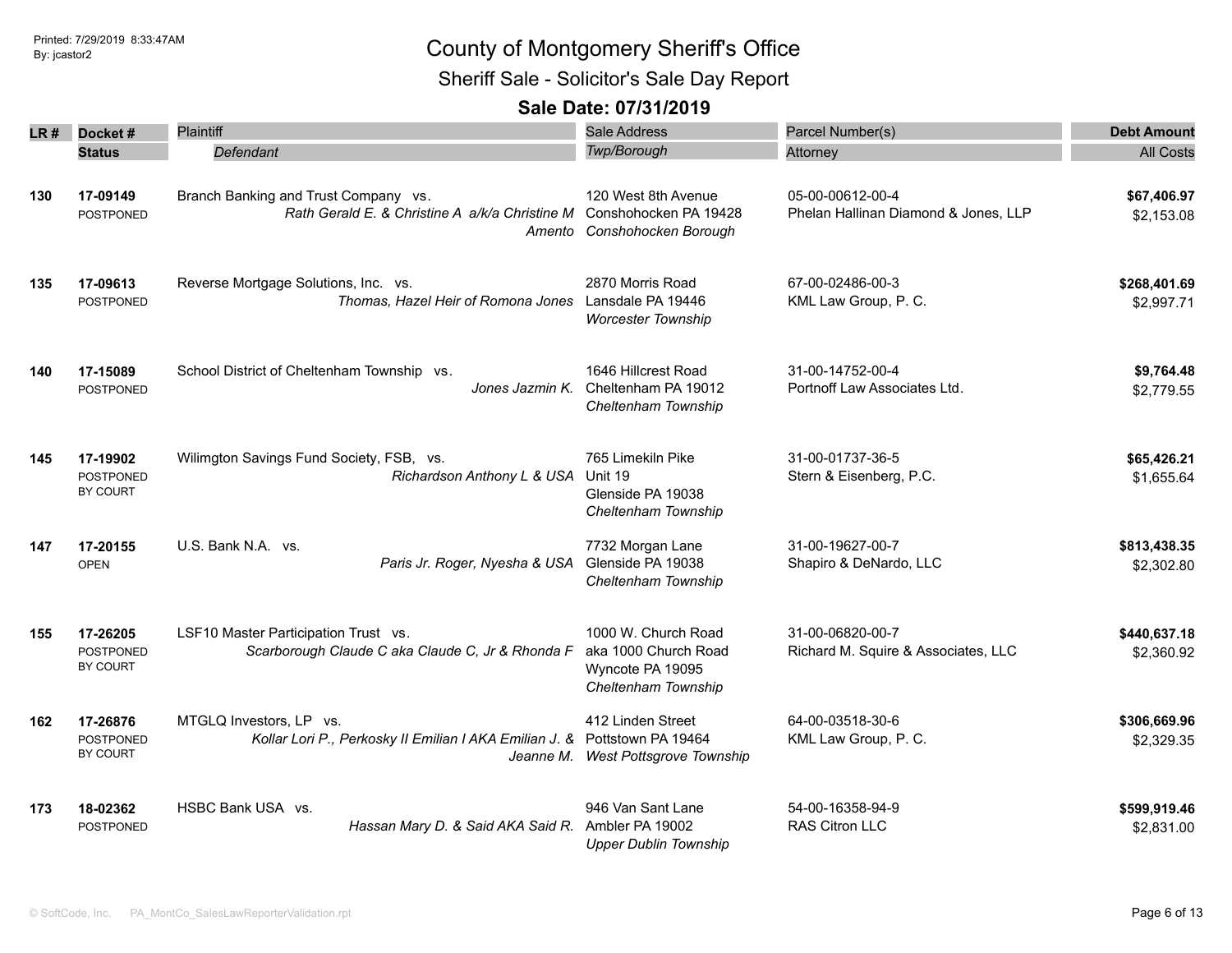Sheriff Sale - Solicitor's Sale Day Report

| LR# | Docket#                           | <b>Plaintiff</b>                |                                 | Sale Address                                                                           | Parcel Number(s)                                   | <b>Debt Amount</b>         |
|-----|-----------------------------------|---------------------------------|---------------------------------|----------------------------------------------------------------------------------------|----------------------------------------------------|----------------------------|
|     | <b>Status</b>                     | Defendant                       |                                 | <b>Twp/Borough</b>                                                                     | Attorney                                           | <b>All Costs</b>           |
| 174 | 18-02842<br><b>OPEN</b>           | Bank of America, N.A. vs.       | Shirey Benjamin L. & Laura A.   | 6 West 4th Street<br>Pottstown PA 19464<br>Pottstown Borough                           | 16-00-09820-00-1<br>Powers Kirn, LLC               | \$32,161.92<br>\$1,693.93  |
| 176 | 18-03377<br><b>OPEN</b>           | The Bank of New York Mellon vs. | O'Malley Whitney aka Whitney D. | 336 East 6th Avenue<br>Conshohocken PA 19428<br>Conshohocken Borough                   | 05-00-08504-00-5<br>Shapiro & DeNardo, LLC         | \$133,217.38<br>\$1,847.09 |
| 185 | 18-05998<br><b>OPEN</b>           | Caliber Home Loans, Inc. vs.    | Dockery Felicia M.              | 93 Old Cedarbrook Road<br>Wyncote PA 19095<br>Cheltenham Township                      | 31-00-17337-20-9<br>Manley Deas Kochalski, LLC     | \$312,847.58<br>\$2,553.96 |
| 186 | 18-06000<br>POSTPONED<br>BY COURT | US Bank Trust N.A. vs.          | Stepansky Jacob & Irina & USA   | 244 Madison Road<br>Huntingdon Valley PA<br>19006<br>Lower Moreland Township           | 41-00-05236-00-6<br>Powers Kirn, LLC               | \$615,602.27<br>\$3,474.99 |
| 188 | 18-07079<br><b>POSTPONED</b>      | Bank of America, N.A. vs.       | Improto Vincent T. AKA Vincent  | 320 Clearfield Avenue<br>Norristown PA 19403<br><b>Lower Providence</b><br>Township    | 43-00-02584-50-5<br>Powers Kirn LLC                | \$240,332.58<br>\$2,177.05 |
| 192 | 18-07677<br><b>OPEN</b>           | JPMorgan Chase Bank, N.A. vs.   | Valencia Brandyon A & Jolene J  | 1486 Needham Circle<br>Hatfield PA 19440<br><b>Hatfield Township</b>                   | 35-00-07061-58-2<br>Shapiro & DeNardo, LLC         | \$211,093.48<br>\$2,316.87 |
| 195 | 18-07850<br><b>OPEN</b>           | Fifth Third Bank vs.            | Powell Karen M. & Robert W.     | 122 South Evans Street<br>Pottstown PA 19464<br>Pottstown Borough                      | 16-00-08600-00-6<br>McCabe Weisberg & Conway, P.C. | \$78,186.06<br>\$1,709.65  |
| 198 | 18-08612<br><b>OPEN</b>           | Lieberman, Richard vs.          | Mason Hilary D.                 | 2531 Forest Lane<br>Condo Unit E-19<br>Schwenksville PA 19473<br>Schwenksville Borough | 20-00-00059-58-7<br>Belmont & Gressen              | \$577,000.00<br>\$2,029.46 |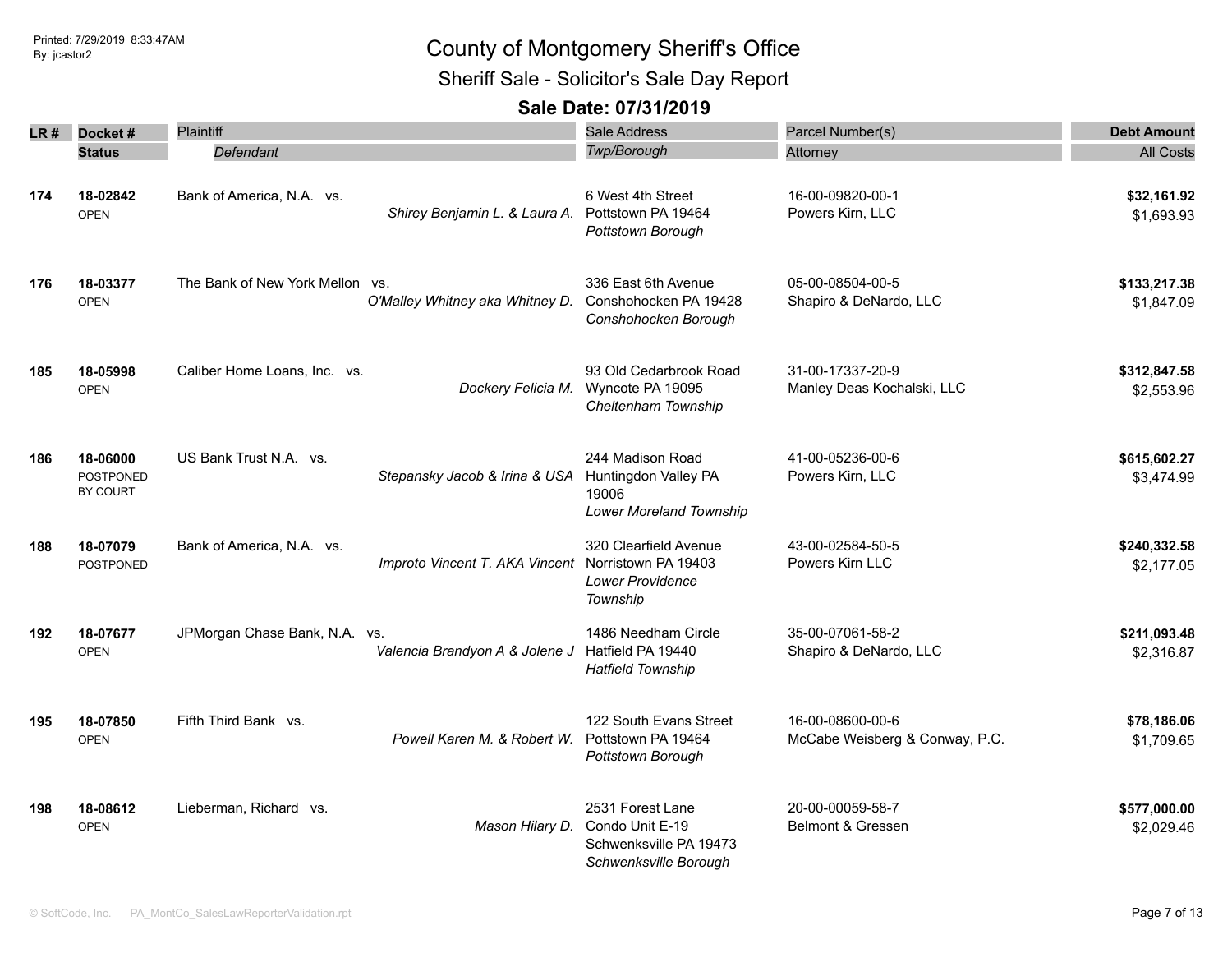Sheriff Sale - Solicitor's Sale Day Report

| LR # | Docket#                                  | <b>Plaintiff</b>                                                              | Sale Address                                                                       | Parcel Number(s)                                         | <b>Debt Amount</b>         |
|------|------------------------------------------|-------------------------------------------------------------------------------|------------------------------------------------------------------------------------|----------------------------------------------------------|----------------------------|
|      | <b>Status</b>                            | Defendant                                                                     | Twp/Borough                                                                        | Attorney                                                 | <b>All Costs</b>           |
| 201  | 18-08994<br><b>OPEN</b>                  | Pingora Loan Servicing, LLC vs.<br>Pegg Trevor P. & USA                       | 617 Old State Road<br>Collegeville PA 19426<br><b>Upper Providence</b><br>Township | 61-00-03964-10-6<br>Phelan Hallinan Diamond & Jones, LLP | \$316,997.09<br>\$2,254.47 |
| 204  | 18-13924<br><b>OPEN</b>                  | Nationstar Mortgage, LLC vs.<br>Koelzer Clifford Michael                      | 326 Hamel Avenue<br>Glenside PA 19038<br>Abington Township                         | 30-00-26280-00-6<br>RAS Citron LLC                       | \$173,214.67<br>\$2,164.32 |
| 205  | 18-14050<br><b>OPEN</b>                  | Bayview Loan Servicing, LLC vs.<br>Mills Glen C.                              | 322 Tuplehocken Avenue<br>Elkins Park PA 19027<br>Abington Township                | 30-00-67988-00-4<br>KML Law Group, P.C.                  | \$214,931.46<br>\$1,963.23 |
| 207  | 18-14649<br><b>POSTPONED</b>             | MTGLQ Investors, LP vs.<br>Durry Sharona                                      | 577 Wanamaker Road<br>Jenkintown PA 19046<br>Abington Township                     | 30-00-70096-00-2<br>Phelan Hallinan Diamond & Jones, LLP | \$208,717.71<br>\$2,646.69 |
| 211  | 18-16169<br><b>OPEN</b>                  | Cascade Funding MortgageTrust 2017-1 vs.<br>McDuffy Eugene V., Joell D. & USA | 62 Brookview Lane<br>Pottstown PA 19464<br>Lower Pottsgrove Township               | 42-00-00473-38-5<br>Stern & Eisenberg, PC                | \$267,904.42<br>\$2,007.83 |
| 214  | 18-16764<br><b>OPEN</b>                  | U.S. Bank N.A. vs.<br>Robinson Marcus M. M., Michelle Lynette & USA           | 626 Boyer Road<br>Cheltenham PA 19012<br>Cheltenham Township                       | 31-00-03121-00-7<br>Martha E. Von Rosenstiel, P.C.       | \$236,082.22<br>\$1,797.73 |
| 215  | 18-16891<br><b>OPEN</b>                  | Pingora Loan Servicing, LLC vs.<br>Browning Randal aka Randal Eugene          | 427 Loop Road<br>Pottstown PA 19464<br>Pottstown Borough                           | 16-00-33496-00-4<br>Phelan Hallinan Diamond & Jones, LLP | \$132,160.61<br>\$2,422.70 |
| 217  | 18-18679<br><b>POSTPONED</b><br>BY COURT | REO Trust 2017-RPL1 vs.<br>Cossaboon Jeffrey W. and Kathleen                  | 134 Hartranft Avenue<br>Norristown PA 19401<br><b>Norristown Borough</b>           | 13-00-15668-00-6<br>Richard M. Squire & Associates, LLC  | \$109,715.81<br>\$2,232.65 |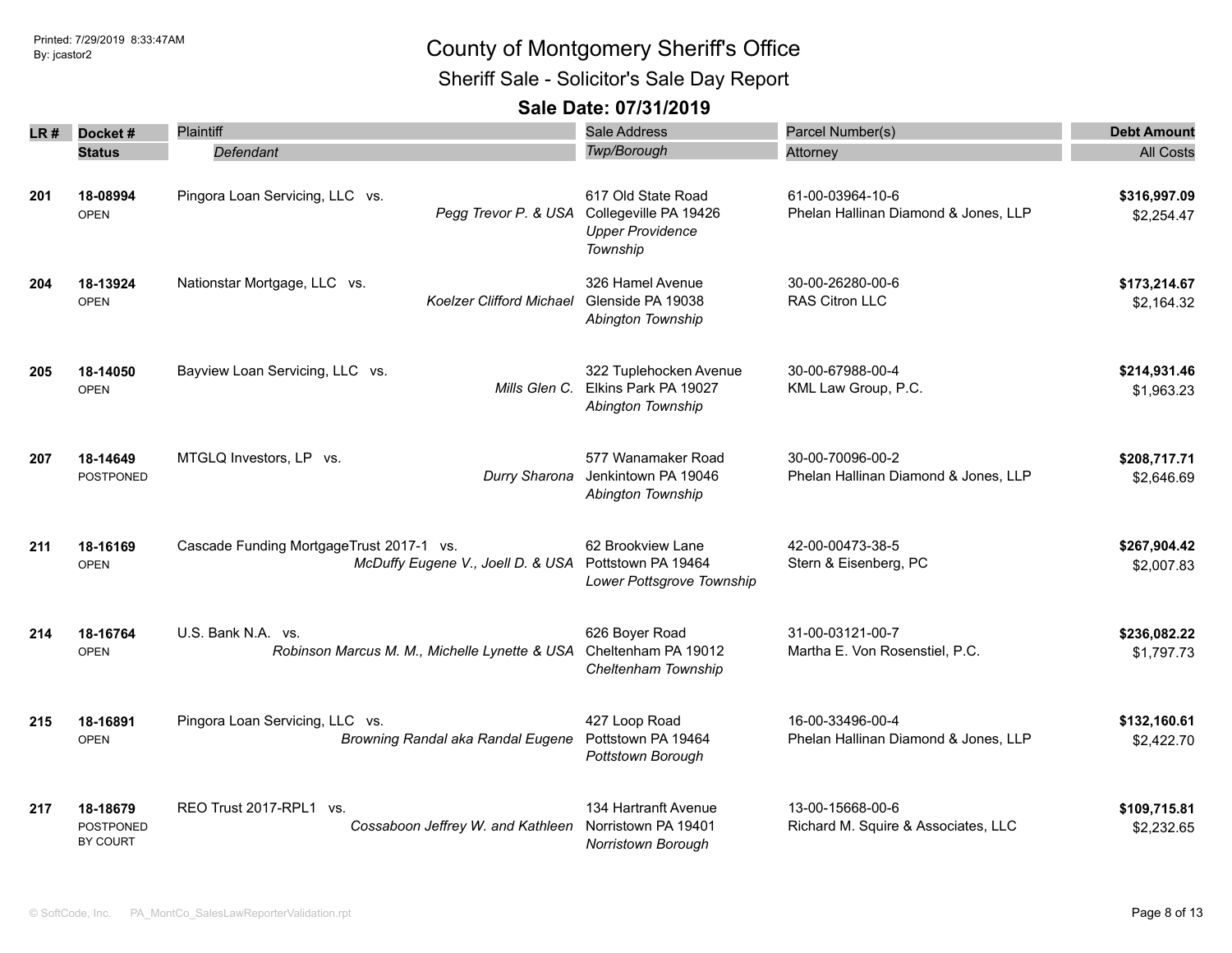Sheriff Sale - Solicitor's Sale Day Report

|     | $LR#$ Docket#                     | Plaintiff                                                                                          | Sale Address                                                                                        | Parcel Number(s)                                   | <b>Debt Amount</b>         |
|-----|-----------------------------------|----------------------------------------------------------------------------------------------------|-----------------------------------------------------------------------------------------------------|----------------------------------------------------|----------------------------|
|     | <b>Status</b>                     | Defendant                                                                                          | Twp/Borough                                                                                         | Attorney                                           | <b>All Costs</b>           |
| 219 | 18-19083<br><b>OPEN</b>           | Lower Moreland Township School District vs.                                                        | 3860 Mettler Lane<br>Aua Realty L.L.C Huntingdon Valley PA<br>19006<br>Lower Moreland Township      | 41-00-05682-91-9<br>Portnoff Law Associates Ltd.   | \$12,555.62<br>\$2,085.31  |
| 220 | 18-19100<br><b>OPEN</b>           | Wells Fargo Bank vs.<br>Debickes Joshua E. & USA                                                   | 1459 Lotus Drive<br>Pottstown PA 19464<br><b>Upper Pottsgrove Township</b>                          | 60-00-01747-00-2<br>Manley, Deas, Kochalski, LLC   | \$129,647.36<br>\$1,918.51 |
| 222 | 18-19493<br><b>POSTPONED</b>      | TIAA, FSB vs.<br>Shirey Benjamin L.                                                                | 8 West Fourth Avenue<br>Pottstown PA 19464<br>Pottstown Borough                                     | 16-00-09824-00-6<br>McCabe, Weisberg & Conway, LLC | \$54,039.68<br>\$1,784.03  |
| 224 | 18-20590<br><b>POSTPONED</b>      | Federal National Mortgage Association ("Fannie Mae")<br>VS.<br>Bean, Joseph J. Jr. a/k/a Joseph J. | 255 Matsonford Road<br>a/k/a 255 East Matsonford<br>Road<br>Conshohocken PA 19428                   | 58-00-13468-00-1<br>McCabe, Weisberg & Conway, LLC | \$166,115.64<br>\$2,876.99 |
| 226 | 18-21488<br><b>OPEN</b>           | Nationstar Mortgage LLC d/b/a Mr. Cooper vs.<br>Miller Joylyn M. & Walthour Sandra R.              | <b>Upper Merion Township</b><br>7320 Sycamore Avenue<br>Elkins Park PA 19027<br>Cheltenham Township | 31-00-25852-00-1<br>KML Law Group, P.C.            | \$156,506.11<br>\$1,818.57 |
| 228 | 18-21917<br>POSTPONED             | Home Point Financial Corportaion vs.<br>Dattilo Dustin D.                                          | 905 Walnut Ridge<br>Pottstown PA 19464<br>Lower Pottsgrove Township                                 | 42-00-05117-52-9<br>McCabe, Weisberg & Conway, LLC | \$124,605.52<br>\$1,904.15 |
| 229 | 18-22256<br>POSTPONED             | Ditech Financial LLC vs.<br>Williams David E.                                                      | 340 Cherry Street<br>Pottstown PA 19464<br>Pottstown Borough                                        | 16-00-04768-00-4<br>KML Law Group, P.C.            | \$75,516.43<br>\$1,556.91  |
| 231 | 18-22556<br>POSTPONED<br>BY COURT | Stearns Lending, LLC vs.<br>DiMenna Jacqueline E. & Lawson Michael G Sr.                           | 95 Fox Hollow Drive<br>Gilbertsville PA 19525<br>Douglass Township                                  | 32-00-04076-12-7<br>Stern & Eisenberg, P.C.        | \$433,194.80<br>\$1,583.96 |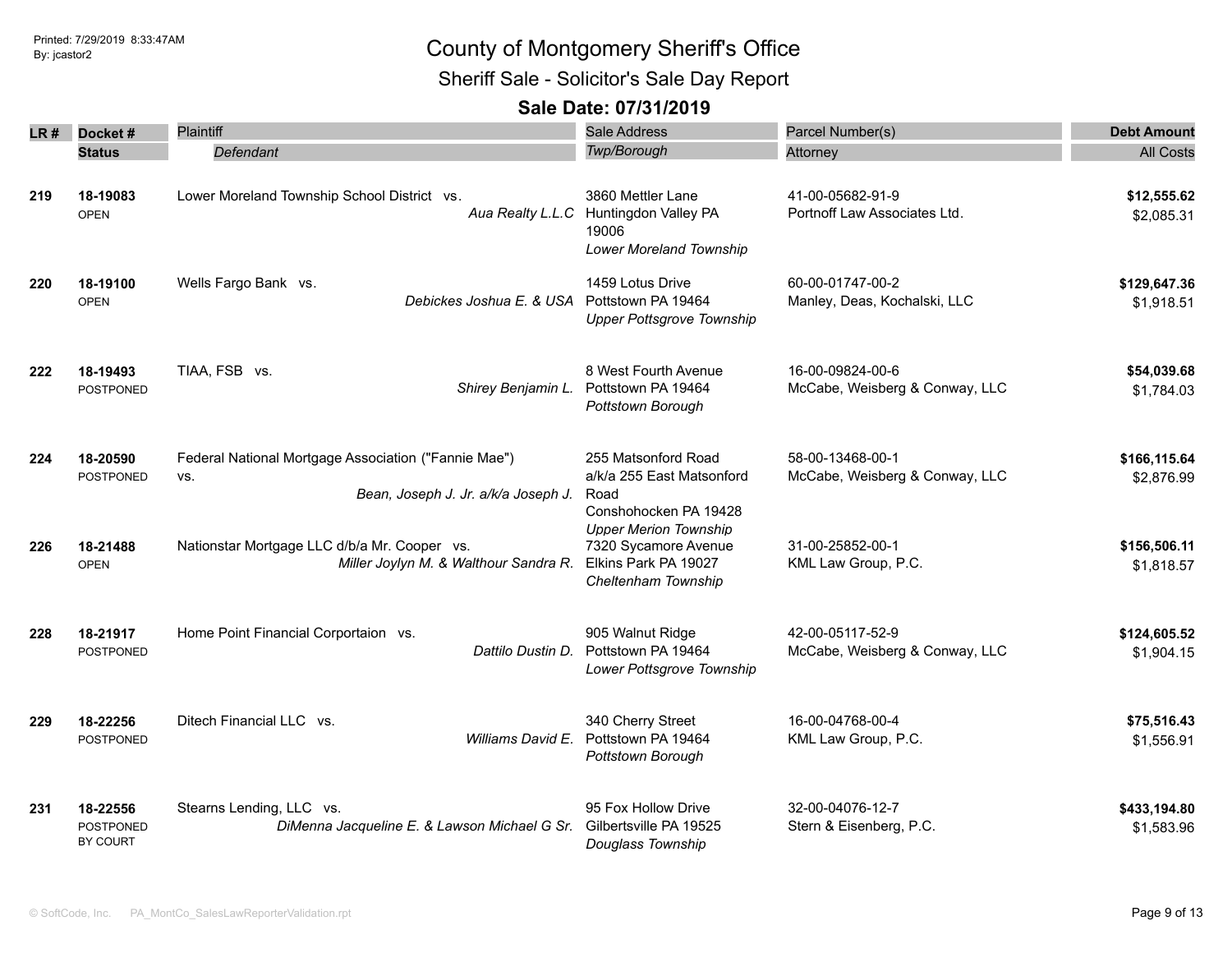Sheriff Sale - Solicitor's Sale Day Report

| LR # | Docket#                                    | Plaintiff                                                                             | Sale Address                                                                                            | Parcel Number(s)                                         | <b>Debt Amount</b>         |
|------|--------------------------------------------|---------------------------------------------------------------------------------------|---------------------------------------------------------------------------------------------------------|----------------------------------------------------------|----------------------------|
|      | <b>Status</b>                              | Defendant                                                                             | Twp/Borough                                                                                             | Attorney                                                 | <b>All Costs</b>           |
| 237  | 18-23868<br><b>OPEN</b>                    | TruMark Financial Credit Union vs.<br>Laub Laurence S. aka Laurence Stephen & Barbara | 105 New Port Lane<br>North Wales PA 19454<br>Ann Montgomery Township                                    | 46-00-04601-36-6<br>Hill Wallack, LLP                    | \$173,007.85<br>\$2,172.39 |
| 242  | 18-24601<br><b>POSTPONED</b>               | Wells Fargo Bank NA vs.<br>Griffin R Michael AKA R M                                  | 21 East Montgomery<br>Avenue<br>Hatboro PA 19040<br>Hatboro Borough                                     | 08-00-03925-00-9<br>Phelan Hallinan Diamond & Jones, LLP | \$166,056.69<br>\$1,995.71 |
| 243  | 18-24714<br><b>OPEN</b>                    | Bankunited N.A. vs.<br>Ball Anthony & Orr Richard                                     | 109 Gilbertsville Road<br>Gilbertsville PA 19525<br>Douglass Township                                   | 32-00-02256-00-7<br>Hill Wallack LLP                     | \$195,007.98<br>\$1,543.39 |
| 244  | 18-25515<br>POSTPONED                      | Wells Fargo Bank NA vs.<br>Bodge Travis W. & Monica L aka Dyson Monica L              | 1995 North Kiem Street<br>aka 1995 North Keim Street<br>Pottstown PA 19464<br>Lower Pottsgrove Township | 42-00-02488-00-8<br>Phelan Hallinan Diamond & Jones, LLP | \$108,584.16<br>\$1,798.04 |
| 246  | 18-25653<br><b>OPEN</b>                    | Nationstar Mortgage LLC d/b/a Mr. Cooper vs.<br>Pupillo Lori Ann & Sellers Ryan M.    | 1512 North Keim Street<br>Pottstown PA 19464<br>Lower Pottsgrove Township                               | 42-00-02206-00-2<br>KML Law Group, P.C.                  | \$182,274.95<br>\$1,907.23 |
| 247  | 18-25664<br><b>OPEN</b>                    | Midfirst Bank vs.<br>Nixon John E. III & Eleanor T.                                   | 3137 Sycamore Lane<br>Norristown PA 19401<br><b>East Norriton Township</b>                              | 33-00-09319-00-8<br>KML Law Group, P.C.                  | \$207,694.05<br>\$1,756.67 |
| 248  | 18-25730<br><b>OPEN</b>                    | Citizens Bank of Pennsylvania vs.<br><b>Westwood Donald E.</b>                        | 109 Center Avenue<br>Oaks PA 19456<br><b>Upper Providence</b><br>Township                               | 61-00-00865-00-1<br>Law Office of Gregory Javardian, LLC | \$107,621.70<br>\$2,746.47 |
| 252  | 18-26297<br><b>BANKRUPTCY</b><br>POSTPONED | Pennymac Loan Services, LLC vs.<br>Organski Linda                                     | 620 Haws Avenue<br>Norristown PA 19403<br>Norristown Borough                                            | 13-00-15972-00-8<br>Phelan Hallinan Diamond & Jones, LLP | \$141,002.26<br>\$1,903.67 |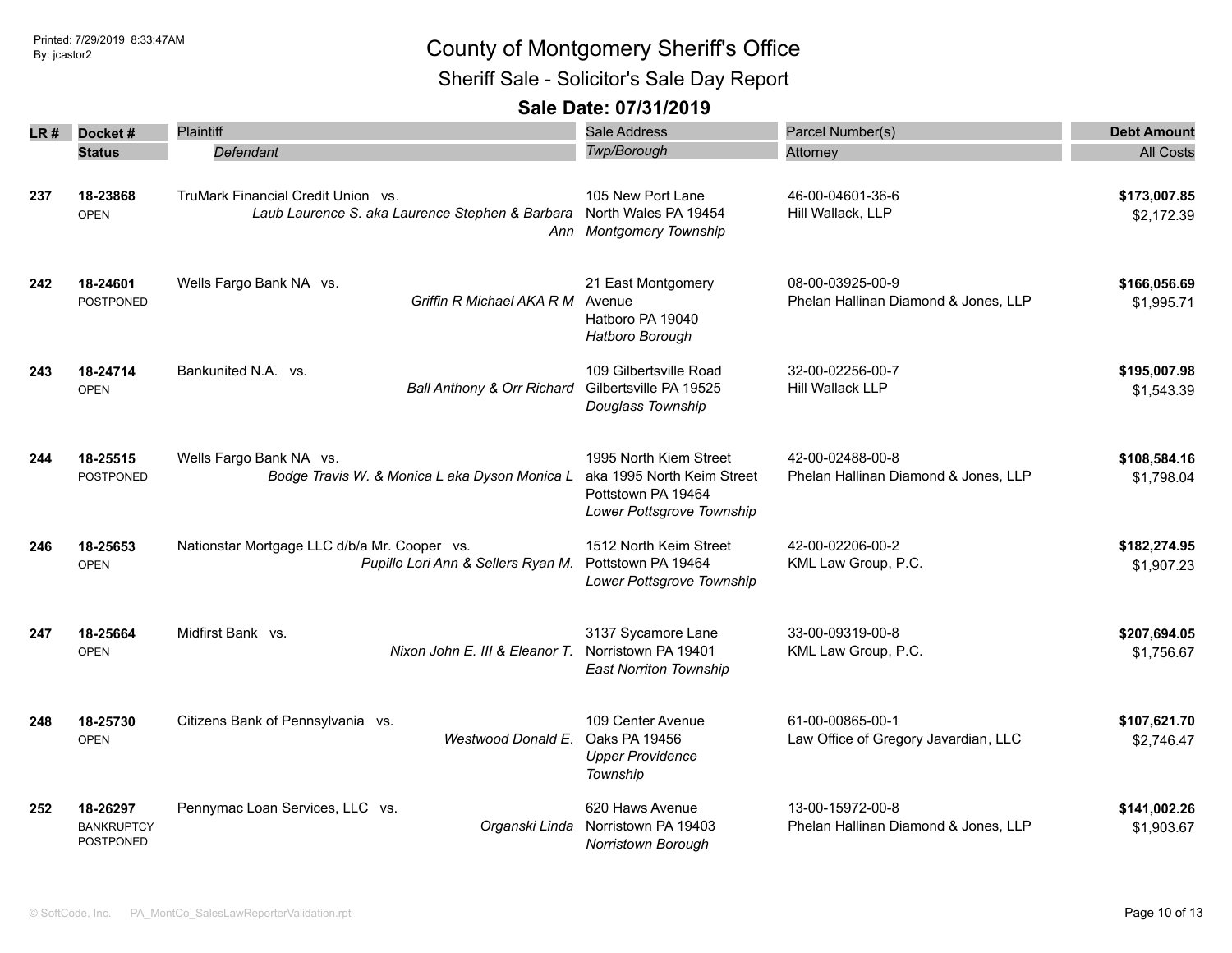Sheriff Sale - Solicitor's Sale Day Report

| LR # | Docket#                      | Plaintiff                                                               | <b>Sale Address</b>                                                                    | Parcel Number(s)                                                            | <b>Debt Amount</b>         |
|------|------------------------------|-------------------------------------------------------------------------|----------------------------------------------------------------------------------------|-----------------------------------------------------------------------------|----------------------------|
|      | <b>Status</b>                | Defendant                                                               | <b>Twp/Borough</b>                                                                     | Attorney                                                                    | <b>All Costs</b>           |
| 253  | 18-26666<br><b>OPEN</b>      | JP Morgan Chase Bank vs.<br>Hannan Christine A. a/k/a Christine         | 363 Windsor Drive<br>Harleysville PA 19438<br>Lower Salford Township                   | 50-00-04584-49-6<br>Shapiro & DeNardo, LLC                                  | \$71,079.84<br>\$1,961.40  |
| 254  | 18-26822<br><b>OPEN</b>      | HSBC Bank USA vs.<br>Wilson Cindy Ann a/k/a Cindy A.                    | 4305 Shoemaker Road<br>Huntingdon Valley PA<br>19006<br><b>Upper Moreland Township</b> | 59-00-15928-00-6 & 59-00-15929-00-5<br>Phelan Hallinan Diamond & Jones, LLP | \$326,840.15<br>\$3,138.41 |
| 256  | 18-27505<br><b>OPEN</b>      | Wells Fargo Bank vs.<br>Lourie Elizabeth J.                             | 1739 Williams Way<br>Norristown PA 19403-3374<br><b>West Norriton Township</b>         | 63-00-09481-00-5<br>Phelan Hallinan Diamond & Jones, LLP                    | \$87,932.58<br>\$3,224.61  |
| 259  | 18-27860<br><b>OPEN</b>      | Wells Fargo Bank, N. A. vs.<br>Gay aka McGriff Nekeasia aka Nekeasia N. | 434 Cherry Street<br>Pottstown PA 19464<br>Pottstown Borough                           | 16-00-04892-00-6<br>Manley Deas Kochalski, LLC                              | \$40,321.75<br>\$1,700.47  |
| 260  | 18-28150<br><b>OPEN</b>      | Wells Fargo Bank, N.A. vs.<br>Hillstrom Michele A.                      | 154 Central Avenue<br>Glenside PA 19038<br>Abington Township                           | 30-00-07260-00-9<br>Phelan Hallinan Diamond & Jones, LLP                    | \$176,383.92<br>\$2,018.14 |
| 263  | 18-28475<br><b>OPEN</b>      | Penn Community Bank vs.<br>Lutz Shannon & Susan M.                      | 83 Gravel Pike<br>Red Hill PA 18076<br><b>Upper Hanover Township</b>                   | 57-00-01480-00-2<br>Grim, Biehn & Thatcher P.C.                             | \$60,865.83<br>\$1,754.92  |
| 265  | 18-28985<br><b>POSTPONED</b> | Carrington Mortgage Services, LLC vs.<br>Tronoski Jacqueline E.         | 308 Winterfall Avenue<br>Norristown PA 19403<br><b>West Norriton Township</b>          | 63-00-09662-30-1<br>Richard M. Squire & Associates, LLC                     | \$180,750.65<br>\$2,304.47 |
| 267  | 18-29075<br><b>OPEN</b>      | Ditech Financial, LLC vs.<br>Cao Ping & Wilmot Kevin                    | 17 West 3rd Street<br>Pottstown PA 19464<br>Pottstown Borough                          | 16-00-29528-00-3<br>KML Law Group, P. C.                                    | \$113,996.94<br>\$1,687.03 |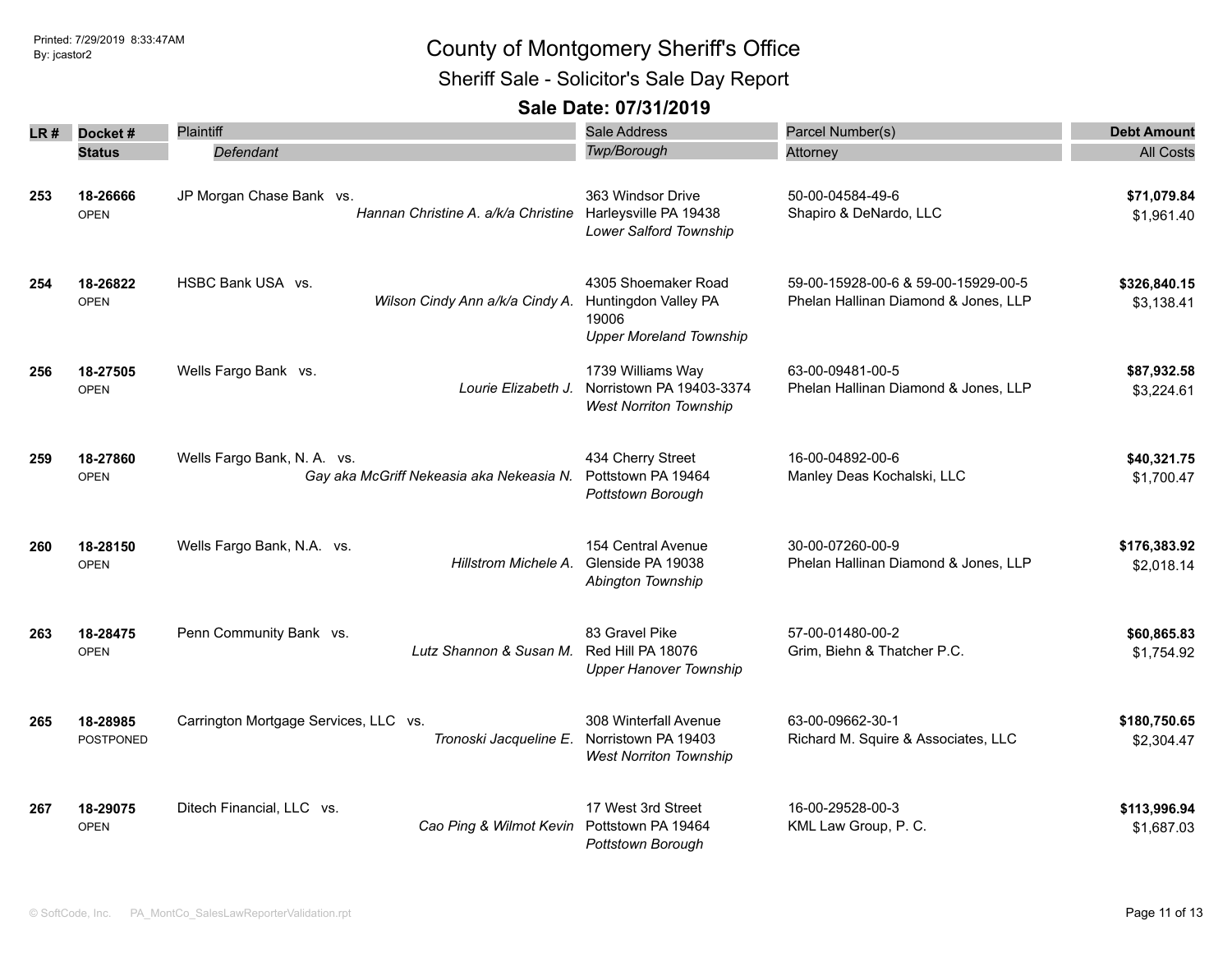Sheriff Sale - Solicitor's Sale Day Report

| LR# | Docket#                      | <b>Plaintiff</b>                                                                                              | Sale Address                                                                                 | Parcel Number(s)                                               | <b>Debt Amount</b>           |
|-----|------------------------------|---------------------------------------------------------------------------------------------------------------|----------------------------------------------------------------------------------------------|----------------------------------------------------------------|------------------------------|
|     | <b>Status</b>                | Defendant                                                                                                     | <b>Twp/Borough</b>                                                                           | Attorney                                                       | <b>All Costs</b>             |
| 270 | 18-29532<br><b>OPEN</b>      | Deutsche Bank National Trust Company vs.<br>Jablokov Vladimir I. a/k/a Vladimir & USA Lafayette Hill PA 19444 | 4134 Jackson Drive<br><b>Whitemarsh Township</b>                                             | 65-00-06085-00-6<br>Phelan Hallinan Diamond & Jones, LLP       | \$309,961.10<br>\$2,444.13   |
| 271 | 19-00050<br><b>OPEN</b>      | Bank of America, N.A. vs.<br>Kancianic Michael L. & Nanette Marie aka Nanette M.                              | 240 Beech Street<br>Pottstown PA 19464<br>Pottstown Borough                                  | 16-00-00672-00-5<br>KML Law Group, P. C.                       | \$112,694.80<br>\$1,680.85   |
| 273 | 19-00275<br><b>POSTPONED</b> | DLJ Mortgage Capital, Inc. vs.<br>Hung John                                                                   | 408 Merion Hill Lane<br>Conshohocken PA 19428<br><b>Upper Merion Township</b>                | 24-00-02222-24-7<br>Hladik Onorato & Federman, LLP             | \$626,520.36<br>\$1,797.23   |
| 274 | 19-00684<br><b>OPEN</b>      | Ditech Financial LLC vs.<br><b>Briscoe-Bell Valorien</b>                                                      | 100 Centre Avenue<br><b>Unit 322</b><br>Norristown PA 19403<br><b>West Norriton Township</b> | 63-00-04864-87-8<br>KML Law Group, P.C.                        | \$42,323.34<br>\$2,045.21    |
| 277 | 19-01989<br><b>OPEN</b>      | Mid-Island Mortgage Corp. vs.<br>Wright Moshe D.                                                              | 514 Butler Avenue<br>aka Butler Street<br>Pottstown PA 19464<br>Pottstown Borough            | 16-00-02648-00-9<br>Phelan Hallinan Diamond & Jones, LLP       | \$64,912.76<br>\$2,051.87    |
| 278 | 19-02416<br><b>OPEN</b>      | TIAA, FSB vs.<br>McMichael Lawrence G. & Field Martin W.                                                      | 1425 Mount Pleasant Road<br>Villanova PA 19085<br>Lower Merion Township                      | 40-00-42040-00-4<br>Shapiro & DeNardo, LLC                     | \$2,643,965.64<br>\$2,766.88 |
| 279 | 19-02568<br><b>OPEN</b>      | Federal National Morgage Association ("Fannie Mae")<br>VS.<br>Oxenford Ryan                                   | 1009 Walnut Ridge Estates<br>Pottstown PA 19464<br>Lower Pottsgrove Township                 | 42-00-05117-61-9<br>Martha E. Von Rosenstiel, P.C.             | \$104,484.33<br>\$2,672.72   |
| 280 | 19-02662<br><b>OPEN</b>      | David Scheuermann vs.<br>Halteman Arlin & Georgina aka Georgeina                                              | 2590 Kriebel Road<br>2185 Kulp Road<br>Harleysville PA 19438<br>Towamencin Township          | 53-00-04300-00-3; 53-00-04312-01-8<br>Lesavoy Butz & Seitz LLC | \$374,400.00<br>\$7,610.49   |